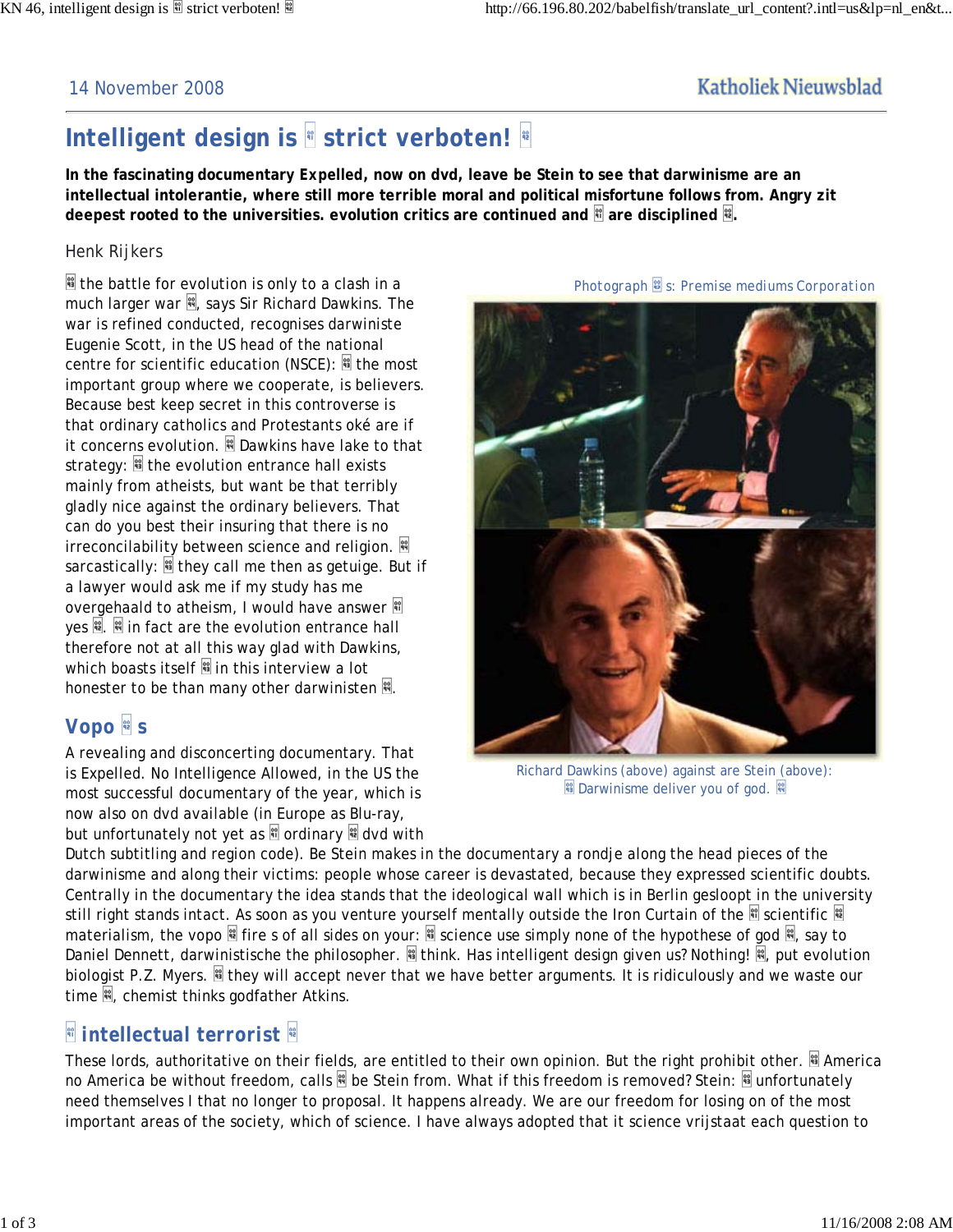ask, each line of research to follow without fear for punish. But I have discovered that this case is not. E Richard Sternberg published them as an editor of a prestigious scientific

illustrated magazine Article of science philosopher C. Meyer.  $\mathbb{S}$  fire storm<sup>3</sup> followed because Article suggested that *intelligent design* (ID) *could a* scientific answer be. Sternberg:  $\blacksquare$  the doubt to the darwinisme was for many already a bridge too far, but the indication of ID on the end of Article was absolutely the drop.  $\mathbb{F}$  according to him  $\mathbb{F}$  have to people of ID a serial important ask raised. I want that has  $\overline{N}$  on table.  $\overline{N}$  I want it scientific proof follow, where it leads also gone. III in place Sternberg were of it considered **as an intellectual** 



terrorist, because I submit ID to a zest credibility  $\frac{1}{2}$  had granted. The fascinating super intellectual David Berlinski even states that to the academy ID *strict verboten!* are.

### *Provocation*

Sternberg none has been isolated case. cell biologist and popular docente Caroline Crocker made an indication of ID in its colleges to George Mason University. superior called me at itself: superior called me itself: superior because you creationisme teach. If its response was: If do not do that I, I the term ID a couple has only called time.  $\frac{1}{\sqrt{2}}$  is a settement team the respective the end of the semester were they not only its job lost, she could find also elsewhere none new more: them stood on a black list. The brilliant neuro-surgeon Michael Egmor thinks that you if doctor must no study evolution. You have to more to engineers and technique the human understand body. Darwinisten went immediately in the attack. Egmor: substantial astonishes me are the nastiness and lowness of it. <sup>■</sup> Professor Robert J. Marks was tackled by its university Baylor University, because one a link discovered between its research and ID. According to top astronomer Guillermo Gonzalez the words *intelligent design* under academicians *fighting words*, straight provocations are. In spite of authoritative work that led to the discovery of several new planets, Gonzalez were dismissed Iowa State University. Gonzalez wrote, as it happens, a best-seller, which explains the cosmological arguments for ID: *The Priviliged Planet*.

### *Clothing of emperor*

What is there this way nevertheless wrong to ID? On that question darwinisten have no substantive answer. ID are to pure propaganda  $\overline{M}$ , say Daniel Dennett.  $\overline{M}$  ID-mensen are no real scientists  $\overline{M}$ , denounce Dawkins.  $\overline{M}$  it is very stupid. The last we can what use  $\frac{1}{10}$ , says Michael Ruse to evolution philosopher. **ID block the intellectual increase** , think godfather Atkins. Tragially-comic acting ex-katholieke the evolution biologist Will Provine is. The man teased by cancer takes off darwinistisch a belief deposition with the death for eyes. Its most important argument against ID? **is it is this way incredible insipid!** How a scientific

movement can stock as ID, with kantoortje smaller than KN-redactie, then worldwide this way? Bruce Chapman, director of the Discovery Institute in Seattle:  $\frac{10}{3}$  we are the little boy that call that the emperor carries no clothing.  $\blacksquare$  but nobody nevertheless fight that there debate can be? Chapman:  $\frac{100}{100}$  Darwinisten do that certainly, however. The debate is beyond. The matter has been determined.  $\mathbb{N}$  but the best summary give be Stein themselves. The scientific establishment exists from people who  $\frac{10}{2}$  want the science in a small case keep, so that she cannot touch to something what higher is than themselves  $\mathbb{R}$ .

*Mein Kampf*

 **the doubt to the darwinisme was for many a bridge too far**